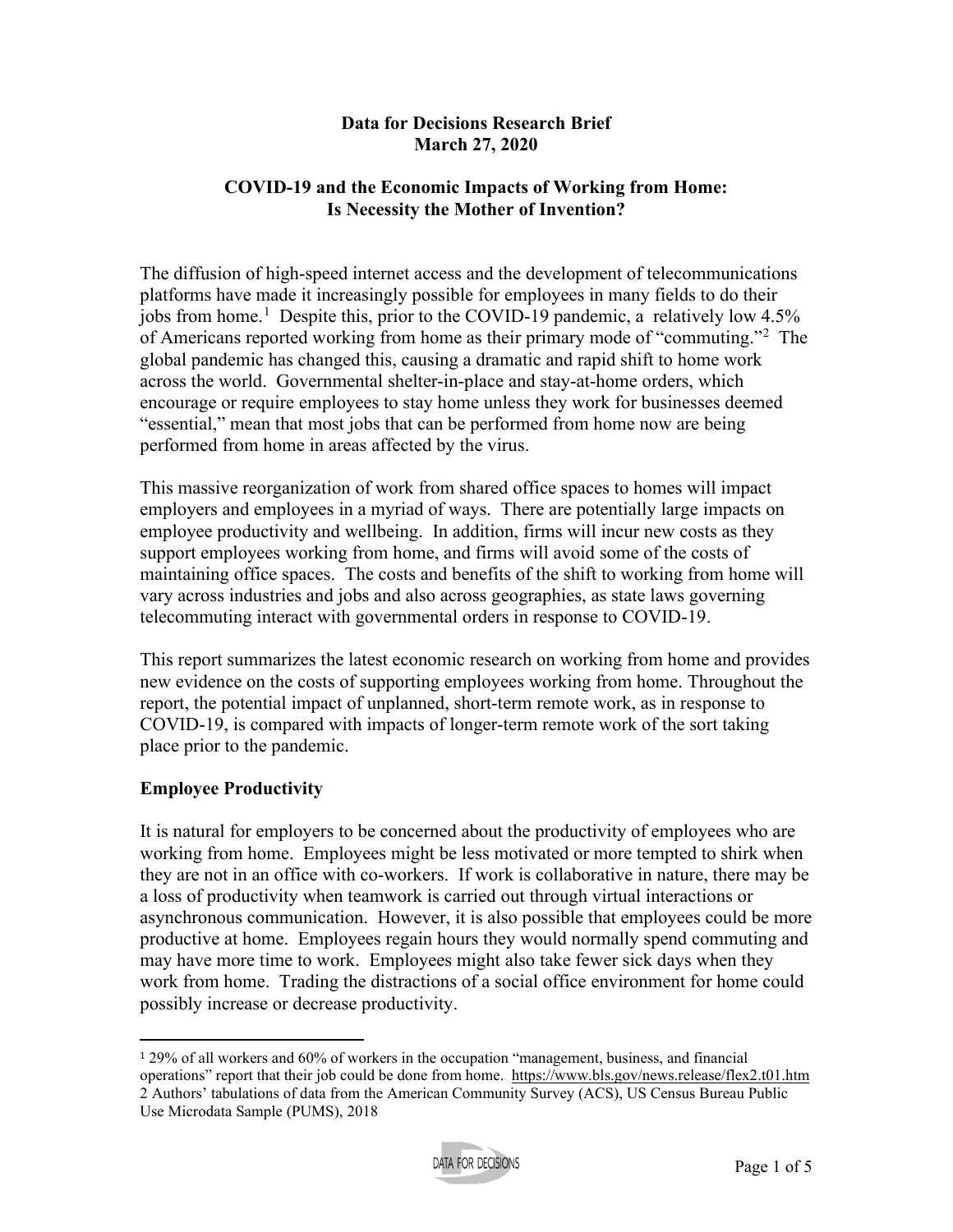What can we learn from the economic research on working from home? Most studies suggest employees are *more* productive when they are working from home. Bloom et al. (2014) conducted a work from home experiment on a group of call center workers at a travel agency in China. The employees that worked from home took fewer sick days and fewer breaks and handled calls more quickly – altogether they were 13% more productive. Angelici and Profeta (2020) conducted a work-from-home experiment on workers at an Italian multi-utility company and found that the workers who were given more flexibility put more effort into their job and were more productive. Dutcher (2012) conducted a lab experiment, randomly assigning subjects to perform a task in the lab or in a home-like environment. Participants were more productive working at "home" when performing creative tasks, but less productive when performing dull tasks.

The absence of co-workers may be partially responsible for the effects of working from home. There are two papers that inform as to the nature of peer effects on productivity. Mas & Moretti (2009) studied check-out clerks in a supermarket chain and find that the presence of productive peers increases the productivity of other clerks. Falk & Ichino (2006) conducted a laboratory experiment and find that participants stuff envelopes more quickly if they are paired with a productive peer. Employers therefore need to think about productivity in the absence of peers or develop means of remotely engaging peers working from home.

Most of the studies suggest the potential for a productivity 'bump' as employees shift to home work, but productivity at home will depend on the nature of the job. It may not be possible for jobs that require more than a laptop and internet connection to be done from home at all. Among jobs that can shift to the home, those that involve creative tasks and those that do not rely on social interaction or social pressure are likely to fare well during the shift. It is also important to note that the conditions of working from home during the pandemic might not mimic those under study. The experimental groups in the studies were aware that they were being observed and may therefore have modified their behavior. In addition, they worked from home 4 days a week (the call center) or 1 day a week (the multi-utility); it might be harder to maintain productivity working from home 5 days a week. Employers and employees who have quickly shifted to working from home may not have had time to invest in setting up home offices and establishing procedures for remote work. Perhaps more importantly, during the pandemic employees have new sources of stress and anxiety, including health concerns and the fear of being laid off given the economic climate. These will likely have their own impact on productivity.

## **Employee Wellbeing**

The shift to working from home will also affect the wellbeing and job satisfaction of employees. Pre-pandemic studies of working from home reveal that the flexibility to work from home increases job satisfaction and retention. The Italian multi-utility workers who were given more flexibility were more satisfied with their work-life balance. In surveys, employees report that they value the ability to work from home

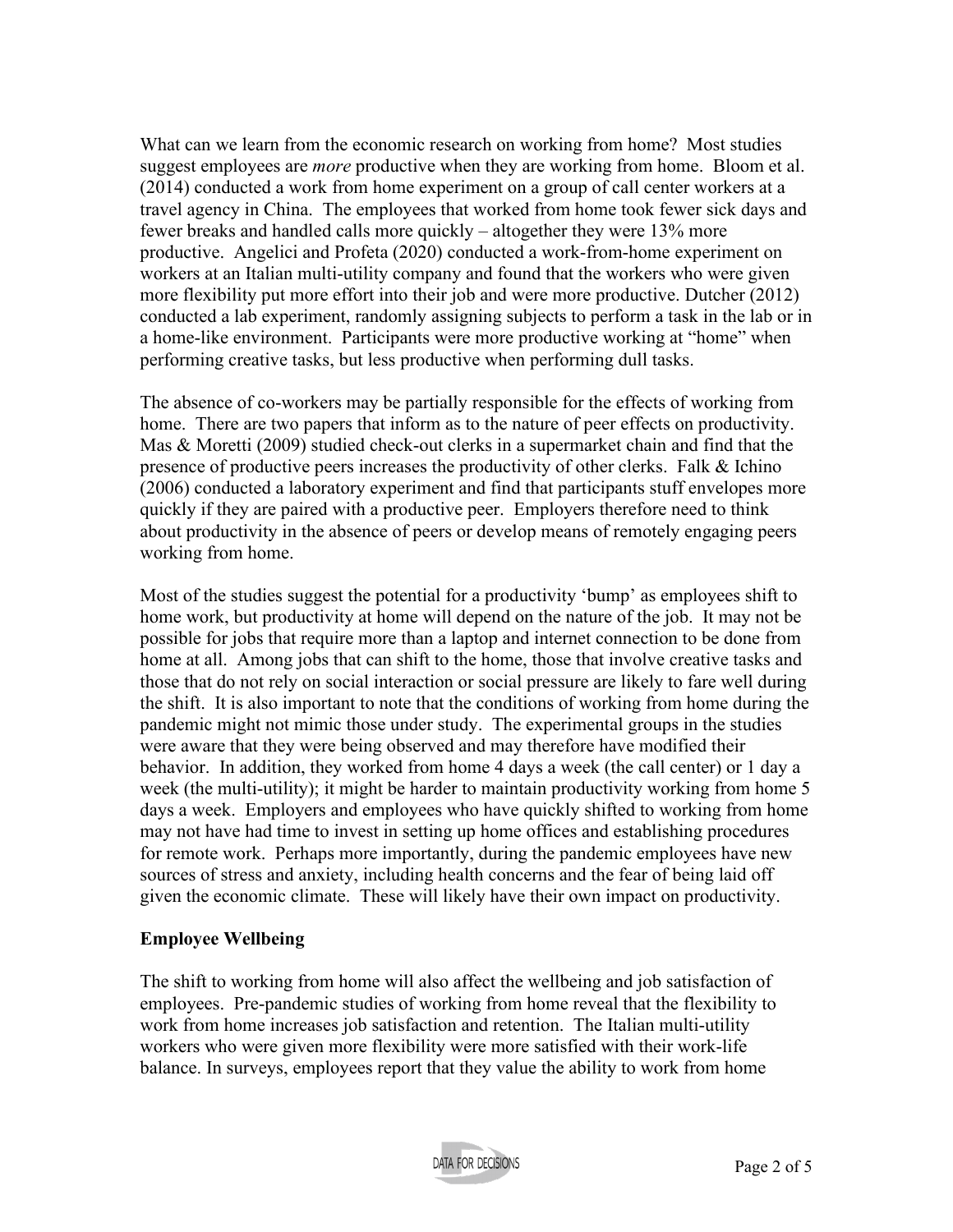(Gallup, 2017) and workers who work from home report high rates of job satisfaction (Golden & Shockley, 2015).

Workers also like that working from home allows them to avoid the cost of commuting, which is estimated to be \$4,000 per year for the average commuter.<sup>[3](#page-2-0)</sup> However, working from home 4 or 5 days per week can lead to feelings of loneliness and social isolation. Bloom et al. (2012) note that many individuals assigned to the experimental work-fromhome group asked to come back to the office at the end of the experiment, citing feelings of loneliness.

## **Employer Costs**

The shift to working from home will also impact employer costs. Employers will incur costs to support workers working from home, while avoiding some office costs, such as catering expenses and electricity. Some of the costs of supporting workers in home work will be shifted from the office setting, that is, they are costs the firm would normally incur to support office workers, such as the purchase of printer paper and other office supplies. Other costs will be new, like the cost of telecommunications software and laptop computers.

Legally, the extent to which companies must reimburse employees for the costs of working from home differs depending on the state. Federal law only requires that employees are reimbursed if expenditures on work-related items cause the employee's wage to fall below minimum wage. However, over half of all states and some local jurisdictions have additional reimbursement requirements. For example, California requires employers to reimburse "all necessary expenditures employees incur in direct consequence of the discharge of their duties."<sup>[4](#page-2-1)</sup> This has been interpreted to mean that employers should reimburse employees for all the supplies they need to do their job, including laptops, computer accessories, printers, paper, and pens. In addition, if employees use their personal internet connection and cell phone service to conduct work, employers are expected to reimburse employees for a reasonable amount of the cost of each. In contrast, Massachusetts only requires employers to reimburse for mileage when employees travel in the course of their jobs. $5$ 

How can employers plan for these costs? It depends on how much consumers spend on cell phone service, internet access, and other office supplies. Data for Decisions has conducted an analysis of the Consumer Expenditure Survey, the largest representative survey of American consumer behavior, conducted each year by the Bureau of Labor Statistics. With over 6,900 Americans interviewed each quarter, this survey allows us to accurately measure American spending on key categories of interest to employers.



<span id="page-2-0"></span><sup>3</sup> 2017 State of Telecommuting in the U.S. Employee Workforce, Flexjobs and Global Workplace Analytics.

<span id="page-2-1"></span><sup>4</sup> See California Labor Code §2802

<span id="page-2-2"></span> $5$  See 455 Code Mass. Regs.  $82.03$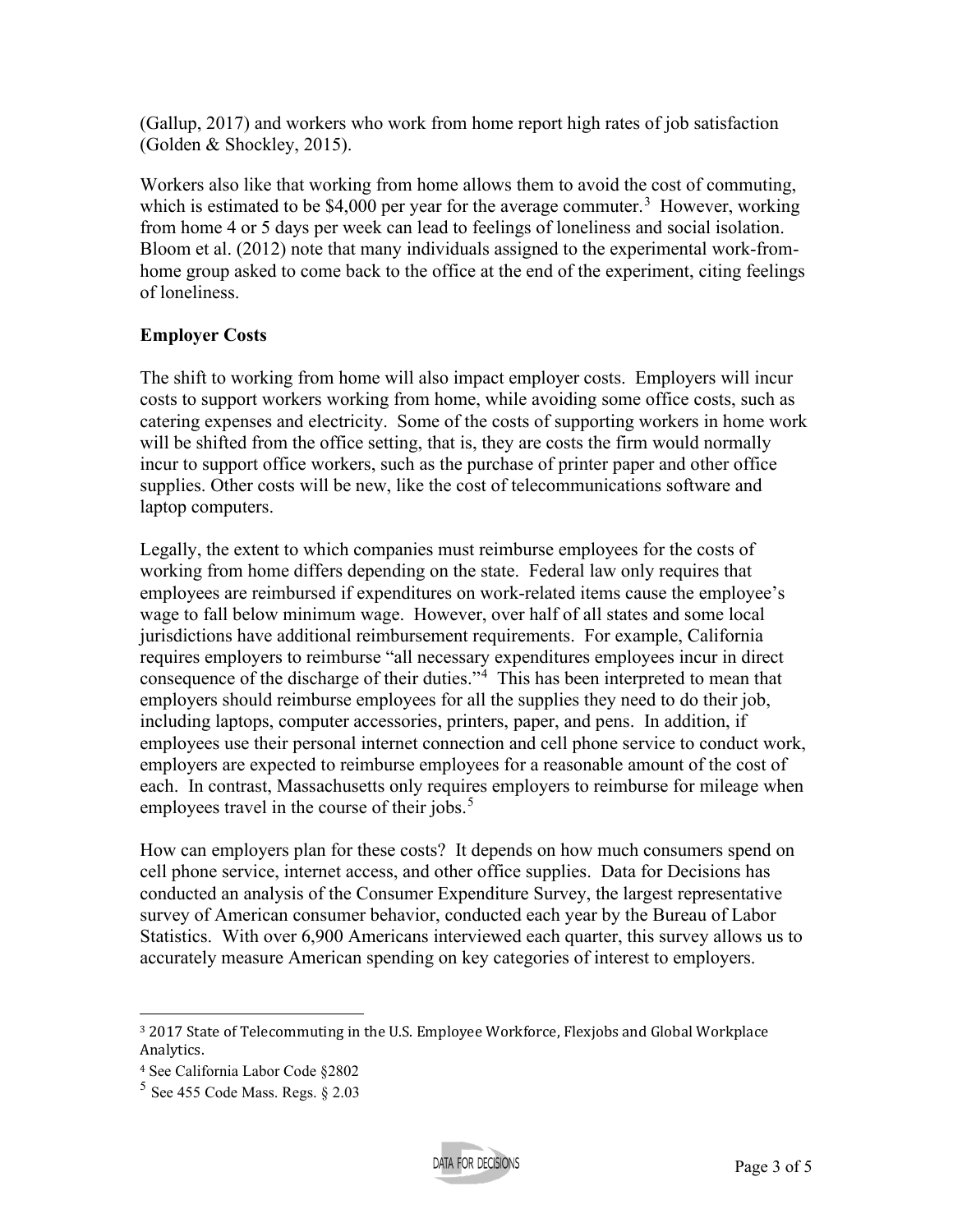The Table below shows the average annual expenditure on categories relevant to home office reimbursement. The average American who has cell phone service spends \$794 per year on their service. The amount varies from \$770 in the Western region of the U.S. to \$833 in the South. Spending on phones and accessories averages \$677 per year at the individual level. Since households typically share internet access, we will focus on the household figures for this category of spending. Households with internet access spend an average of \$736 per year, and this varies from \$716 in the Midwest to \$770 in the Northeast. In addition, individuals spend \$185 per year on computer accessories and \$242 per year on business equipment.

| <b>Average Yearly Spending on Potential WFH Business Expenses</b><br>from Consumer Expenditure Survey (CEX) |                  |                |       |       |         |
|-------------------------------------------------------------------------------------------------------------|------------------|----------------|-------|-------|---------|
| <b>Average Spending</b>                                                                                     | <b>Region</b>    |                |       |       |         |
|                                                                                                             | <b>Northeast</b> | <b>Midwest</b> | South | West  | Overall |
| Cell Phone Services                                                                                         | \$791            | \$777          | \$833 | \$770 | \$794   |
| <b>Phones and Accessories</b>                                                                               | \$759            | \$622          | \$685 | \$659 | \$677   |
| <b>Computer Information</b><br><b>Services (Internet Access)</b>                                            | \$770            | \$716          | \$735 | \$735 | \$736   |
| <b>Computer Accessories</b>                                                                                 | \$229            | \$174          | \$189 | \$168 | \$185   |
| <b>Business Equipment for</b><br><b>Home Use</b>                                                            | \$227            | \$282          | \$236 | \$236 | \$242   |
| Table shows average spending for individuals excluding non-buyers except for computer information           |                  |                |       |       |         |

average spending for individuals excluding non-buyers, except for comp services (internet access) where average spending is for households excluding non-buyers.

## **Conclusion**

As employers and employees navigate uncertain waters in the face of the global pandemic, data and evidence can help facilitate planning. This report aids in anticipating changes in productivity, employee wellbeing, and the costs of supporting employees working from home as work arrangements shift.

# **Authors⃰ [6:](#page-3-0)**

*Erin M. Johnson, Ph.D. Senior Economist/Practice Leader Labor & Employment Practice Data for Decisions, LLC*

*Lindsey E. Bennett Research Associate Labor & Employment Practice Data for Decisions, LLC*

<span id="page-3-0"></span><sup>\*</sup>*Thanks to Madeline Petran, Senior Research Associate, Labor & Employment Practice, for the analysis of ACS data.*